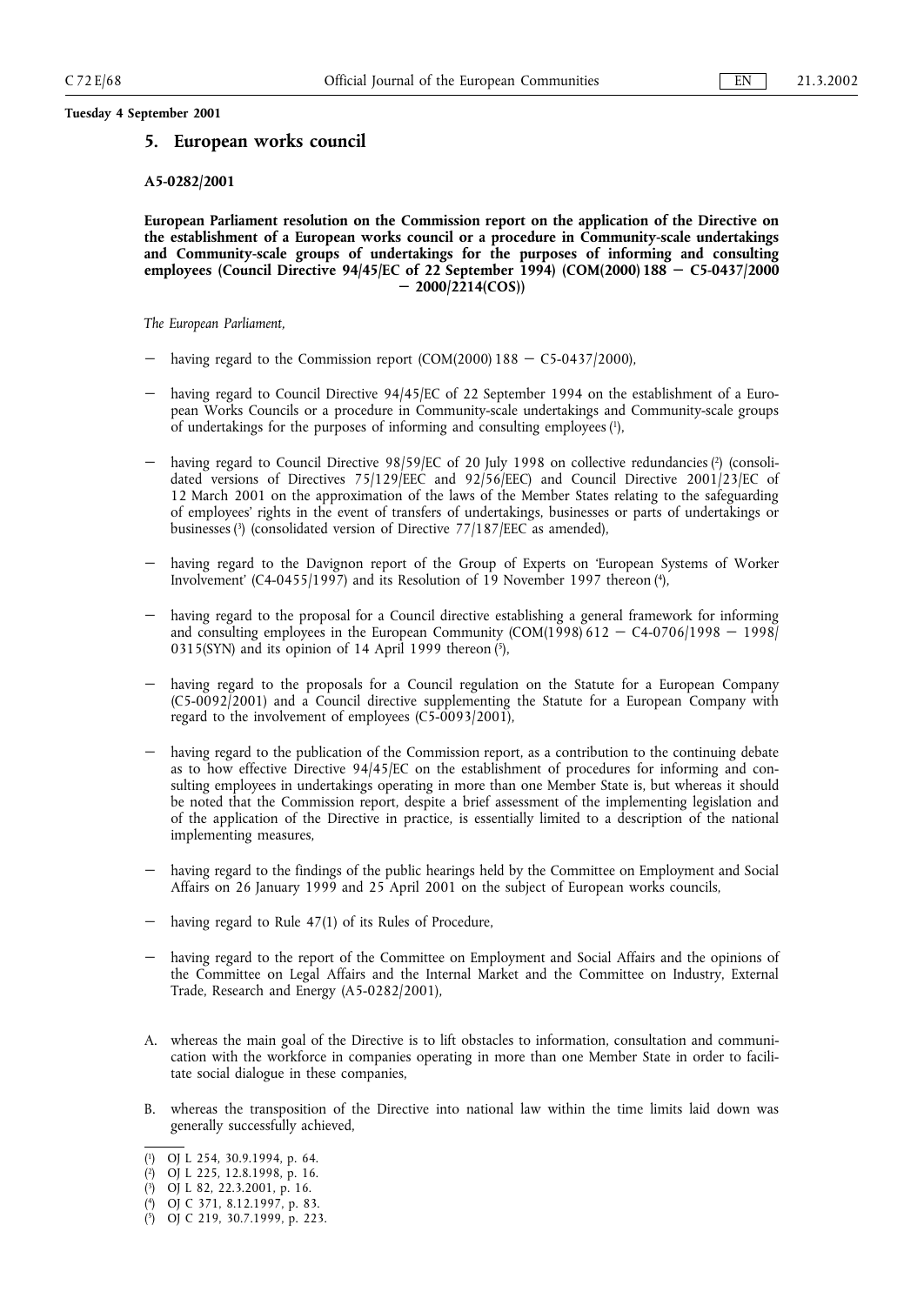- C. whereas the immediate impact of the Directive can be seen in the sheer numbers of European works councils formed since the adoption of the Directive in 1994, amounting to some 650 under either Article 6 or Article 13 agreements,
- D. whereas, however, as many as 1 800 companies across the EU meet the criteria and thresholds above which a European works council should be established according to the terms of the Directive, and whereas the level of cover is therefore unsatisfactory, which may encourage further initiatives,
- E. whereas various cases of restructuring and collective redundancy have highlighted gaps in European legislation on workers' rights to information and consultation, particularly with regard to timeliness and possible sanctions in the event of non-compliance,
- F. whereas there is a need to balance the competitive needs of companies in an ever-changing market with the rights of employees to information and consultation which can in particular be achieved through collective agreements with management, in particular at times of industrial change,
- G. whereas, therefore, it is vital to create a culture of partnership between employers and employees in all Member States where companies are based, so that the spirit of cooperation called for by the Directive will also be put into practice in relations with local workers' representatives,
- H. whereas it is difficult to create such a culture if a European works council meets only once a year, as is the fact in 85 % of cases,
- I. whereas the interests and concerns of employees can only be taken into account at a time of restructuring if the information and consultation is in good time and adequate; whereas there has been a number of highly-publicised cases in recent months where this was not the case, and workers learnt of major restructuring in their company through the press and/or after decisions on restructuring were already taken; whereas employees must be able to exercise their rights to information and consultation at the appropriate stage of the process,
- J. whereas there is a close link between the revision of the Directive on the establishment of a European works council, the current proposals with regard to information and consultation at national level and the extension of the Statute of the European Company with regard to workers' participation; whereas, furthermore, in the interests of clarity and legal precision these three items of legislation should, in the medium term, include appropriate rules on information and consultation,
- K. whereas trade unions play a vital role both in support of European works councils and in transmitting information to the workforce as a whole from management via the works council; whereas the management right to communicate directly with the workforce remains unaffected, as does its right to manage the company,
- L. whereas research has shown that women are seriously under-represented on European works councils, given that nine out of ten works council representatives are men,
- M. whereas the Commission's report is a means of keeping the discussion moving on how effective the Directive has been in setting up information and consultation procedures in companies based in more than one Member State,
- N. whereas the Directive takes account of the different forms of worker participation in companies which exist in Europe, thereby safeguarding the subsidiarity principle,
- O. whereas an evaluation of the Directive has also revealed weaknesses which must be addressed if the Directive is to be effective in achieving its aims,

1. Emphasises that social relations based on dialogue, genuine information and consultation of employees and their representatives will benefit collective negotiations and reduce the risk of conflict, and that it may also prove to be a factor for undertakings' success;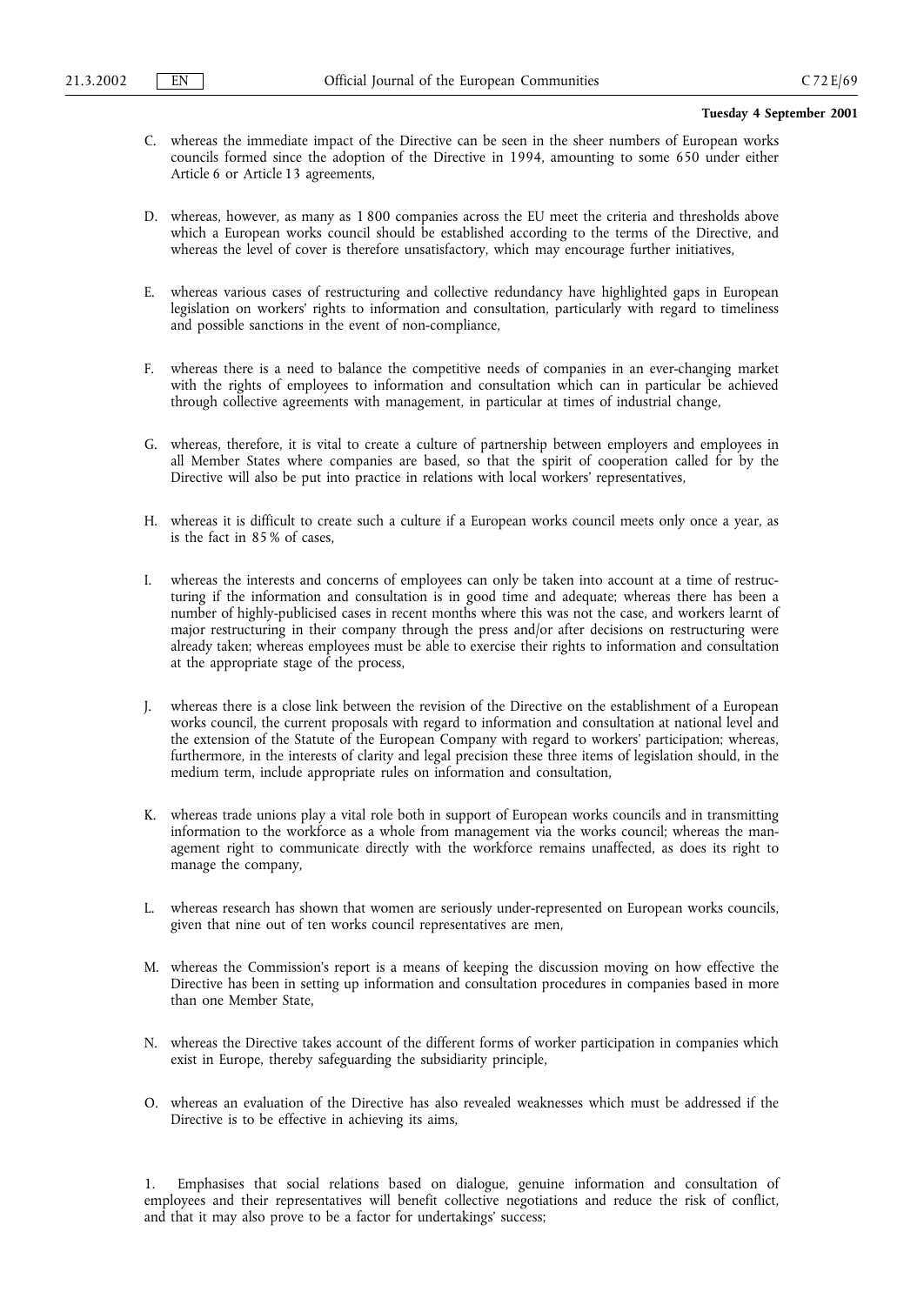2. Reiterates its call on the Commission to submit a proposal for the revision of Directive 94/45/EC at an early date and to include in that proposal the following improvements:

- (i) a precise definition of information and consultation of employees as being the implementation of an exchange of views and dialogue between employees or their representatives and the employer, pursuant to document COM(1998) 612) ( $\beta$ ), so as to ensure that such information and consultation takes place in good time and at regular intervals before the decision by the company or group management, so as to allow the employees genuinely to influence the management's decision-making process; decisions of central management or any other management level shall be valid only if information and consultation are properly carried out, with due regard for the principles of confidentiality of the information;
- (ii) an enhanced obligation to convene special meetings of the European works council in good time in order to convey information to employees on company proposals regarding restructuring and decisions having implications for the continued existence and future of the company and its various sites and subsidiaries, with a view to allowing employees and their representatives time to study the information provided by management, to present their point of view and put forward alternative proposals to those of management in the form of opinions;
- (iii) the introduction of an enhanced consultation procedure, within the meaning of Directives 75/129/ EEC and  $98/59/EC$  ( $2$ ) with a view to reaching agreement on certain issues which particularly affect employees (in particular collective redundancies and transfers of companies and transfer of production);
- (iv) a reduction from three years to 18 months for the introduction of the minimum standards in the Annex to the Directive, should central management and the special negotiating body be unable to reach agreement;
- (v) a reduction in the thresholds for companies to be included within the scope of the Directive from 1 000 to 500 employees for the company as a whole and from 150 to 100 employees per establishment in at least two Member States;
- (vi) clarification of the need for the works council to continue functioning during periods of company mergers;
- (vii) a new clause in the Directive allowing for adjustments in numbers of members of the European works council and the special negotiating body following major restructuring of the company so that these bodies properly reflect the proportions of employees working in the establishments after restructuring;
- (viii) discussions about more rights for trade unions, particularly as experts, within the remit of works councils and a more prominent role for national and/or European trade unions on European works councils and the special negotiating bodies themselves, in accordance with employees' wishes;
- (ix) more opportunities and proper resources for members of European works councils to be offered training, aiming in particular at awareness of accounting regulations and employment law in other countries and at improving language skills, and the provision of the necessary time off;
- (x) the strengthening of the provisions concerning the protection and rights of workers' representatives to enable them to have access to all establishments and firms and to fulfil their tasks and mandates without loss of pay, to inform workers and take advantage of additional training;
- (xi) specifying that members must have facilities at their disposal, e.g. meeting rooms with use of fax, phone and Internet between meetings so as to enable them to fulfil the tasks imposed upon them by the Directive;

<sup>(</sup> 1) Proposal for a Council directive establishing a general framework for informing and consulting employees in the European Community.

<sup>(</sup> 2) Council Directive of 17 February 1975 on the approximation of the laws of the Member States relating to collective redundancies.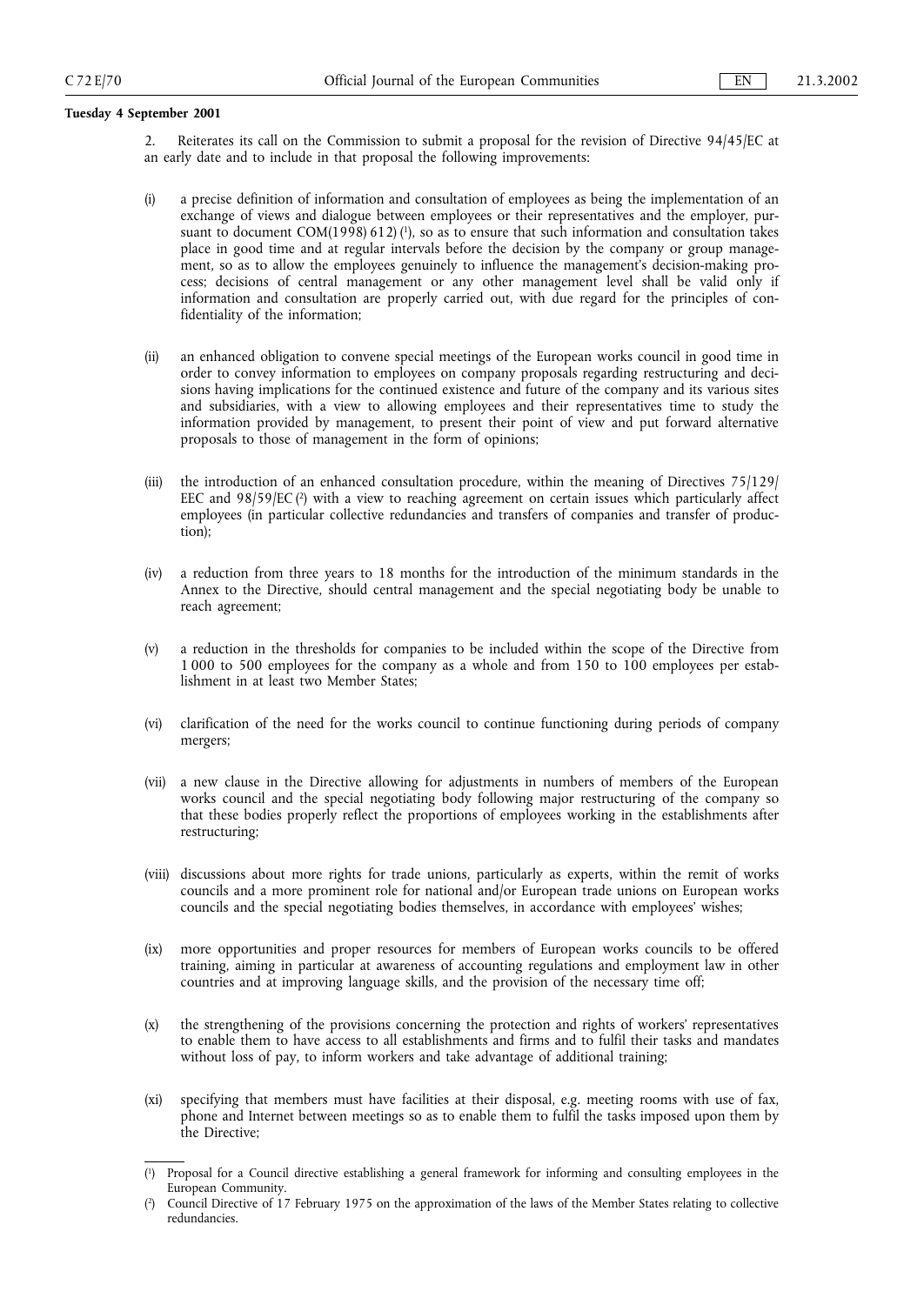- (xii) general extension of the matters covered by the information and consultation process with the European works council to include measures planned by the company and group management in connection with the situation as regards health, safety, job rotation, the environment, in-service training, lifelong learning, equal opportunities and financial participation by employees (e.g. share options);
- (xiii) adequate sanctions at national and European level for non-compliance with the Directive including the following measures to implement the law:
	- the Member States shall introduce appropriate measures at national and European level for cases of failure by employers or employees' representatives to comply with this Directive; in particular, they shall ensure that there are administrative and legal procedures which can be used to bring about compliance with the obligations arising from the Directive, including procedures whereby employers or employees' representatives may seek legal remedy, either administratively or through the courts, if they consider that the other party is failing to fulfil its obligations.
	- provision of a clause that decisions of the management will only be regarded as legitimate if an orderly information and consultation process as defined in the renewed Directive has taken place beforehand;
- (xiv) in cases in which the application of a decision may have major negative effects on workers, provisions to the effect that the adoption of the final decision may be suspended for an appropriate period at the request of the workers' representatives, in order to continue the negotiations to avoid or ameliorate the negative effects;
- (xv) greater clarification of the conditions for renewing agreements reached under Article 13 of the Directive;
- (xvi) the opportunity to terminate voluntary agreements (Article 13 of Directive 94/45/EC) which were concluded for an unspecified period and make no provision for cancellation of the agreements;
- (xvii) recommendations on the relative numbers of men and women serving on the special negotiating bodies and European works councils;
- (xviii) a recommendation that representatives of employees on works councils should be freely chosen by employees;
- (xix) a higher minimum number of preparatory and compulsory meetings per year;
- (xx) any revision of the Directive should result in mandatory, rather than merely optional, coverage of merchant navy crews;
- (xxi) as the Commission points out in the report, the Directive does not currently require agreements to contain an adjustment clause covering changes to the make-up of the undertaking; it should be revised to ensure that agreements actually do cover all the undertaking's or group's workers at all times;

Calls on the Commission to notify those Member States which have not yet taken steps to transpose the Directive;

Reminds the Commission of the need, pursuant to Article 127 of the Treaty, to ensure a coherent link between competition rules and Community social legislation; calls for clearance for mergers to be subject to proof of compliance with the obligation to inform and consult employees and European works councils;

5. Insists that no Structural Fund monies should be granted to companies which have breached major aspects of their obligations under the Directive, and/or that such companies should be required to repay these and any other Community funds or national aid given to such companies for the promotion of regional development and employment, and that they should be excluded from public procurement and public subsidies;

6. Promotes the ideal of the creation of world-wide works councils where a company has employees in countries outside the EU and welcomes the initiatives already taken in certain companies to ensure equal access to information and consultation wherever the workforce is based;